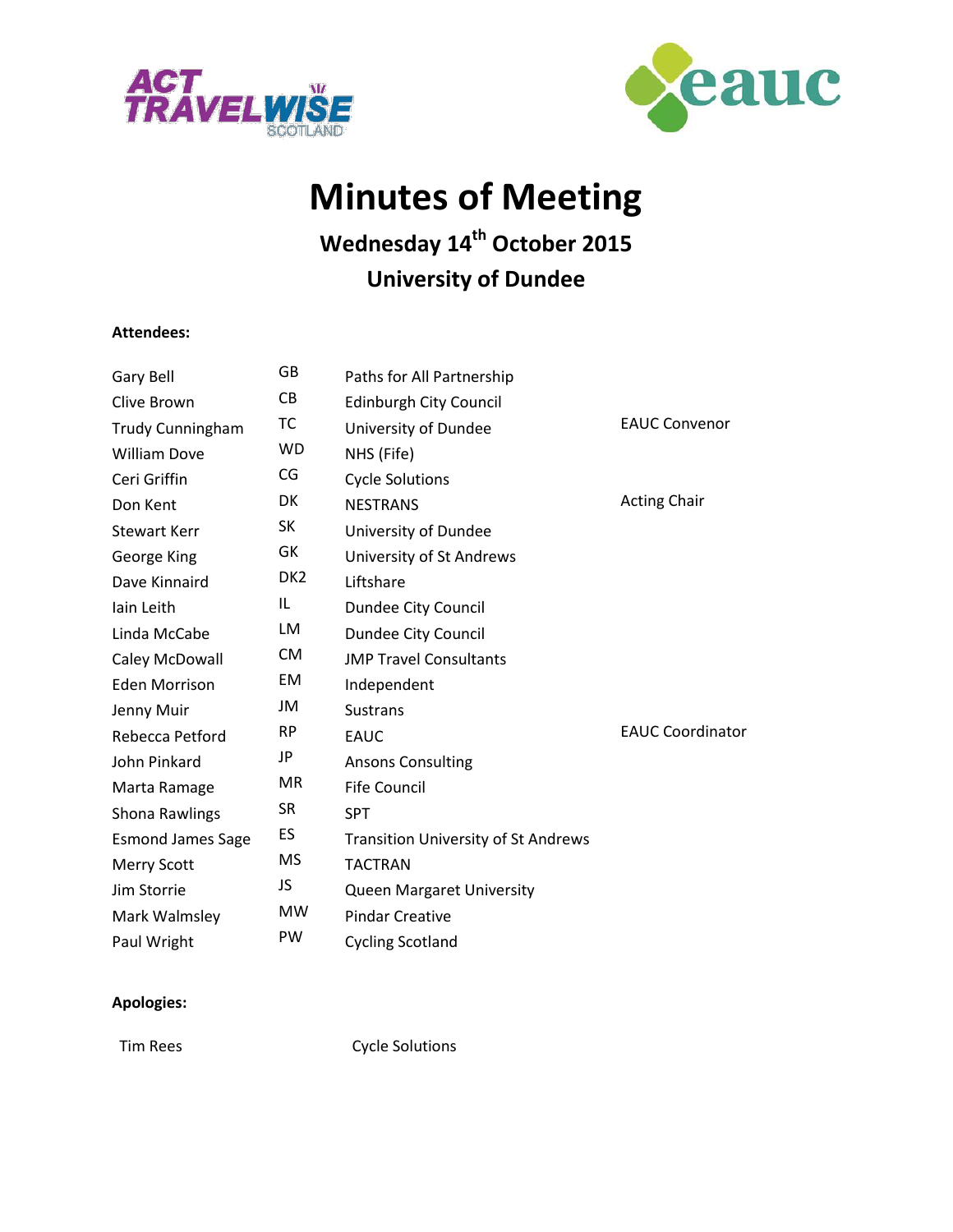#### **1) Welcome and Introductions – Don Kent**

DK welcomed everyone to the meeting and invited everyone to introduce themselves to the room.

#### **2) Previous Minutes and Matters Arising from Meeting on 27th May 2015 – Don Kent**

Previous Minutes availabl[e here.](http://www.eauc.org.uk/shop/mms_single_event.php?event_id=4289)

DK has been acting as Chair and Secretary while MS is preparing for Maternity leave, but leaving NESTRANS, although he will be volunteering with ACT TravelWise post retirement. DK happy to continue to do the administration for the group but would like someone to step into the role of Chair, who must be a member of ACT TravelWise. The group also need a secretary. Return to this at the end of the meeting.

No other action points from the previous meeting.

#### **3) Cycle Solutions – Ceri Griffin, Business Development Manager**

Presentation available [here.](http://www.sustainabilityexchange.ac.uk/travel_transport_tsn_and_act_travelwise_meeting) Website availabl[e here.](https://www.cyclesolutions.co.uk/) Contact Ceri on [cerig@cyclesolutions.co.uk](mailto:cerig@cyclesolutions.co.uk) or on 07794532118.

- Bike retailer that offers a cycle to work scheme
- Scheme designed to work well for a public sector organization
- Team of bike experts to provide support and advice
- 140+ brands available, 6-7,000 bikes, UK's widest range of bikes, suit all needs
- Online solution and local stores with 24 hour support line
- End of scheme process managed on behalf of the organization
- No hidden costs and simple sign-up with dedicated account management
- Third party finance is possible to make it cash neutral
- Savings of up to 42% (Up to 48% for EAUC members, as 10% discount for scheme and private purchases, and a 10% discount for students. 18 month warrantee for EAUC Members too)
- Variety of organisations already engaged London Fire Brigade, Stagecoach, Universities
- Currently on Health Trust Europe and ESPO framework agreements
- Wide range of co-branded marketing available free and bespoke
- Roadshows possible for bikes and equipment meaning potential purchasers can pop in with limited time or experience
- You can place order with a local store to support them and have it processed by Cycle Solutions (store needs to join the network, which has a growing list of independent retailers)
- Bespoke website and URL for each organisation shows savings, costs etc.
- Customer satisfaction survey alongside management information for organisation to include total orders, average spend, demographics, location of orders etc.
- Details of process of signing up within pack handed out to all attendees
- Orders online, over the phone, face-to-face, roadshows and local stores. Reply within 48 hours and check bike ordered is suitable to their needs.
- Authorisation process for employer within scheme order process
- If bikes are ordered through Cycle Solutions they are built to order and delivered to them next day – 3-4 day timeframe – very fast compared to others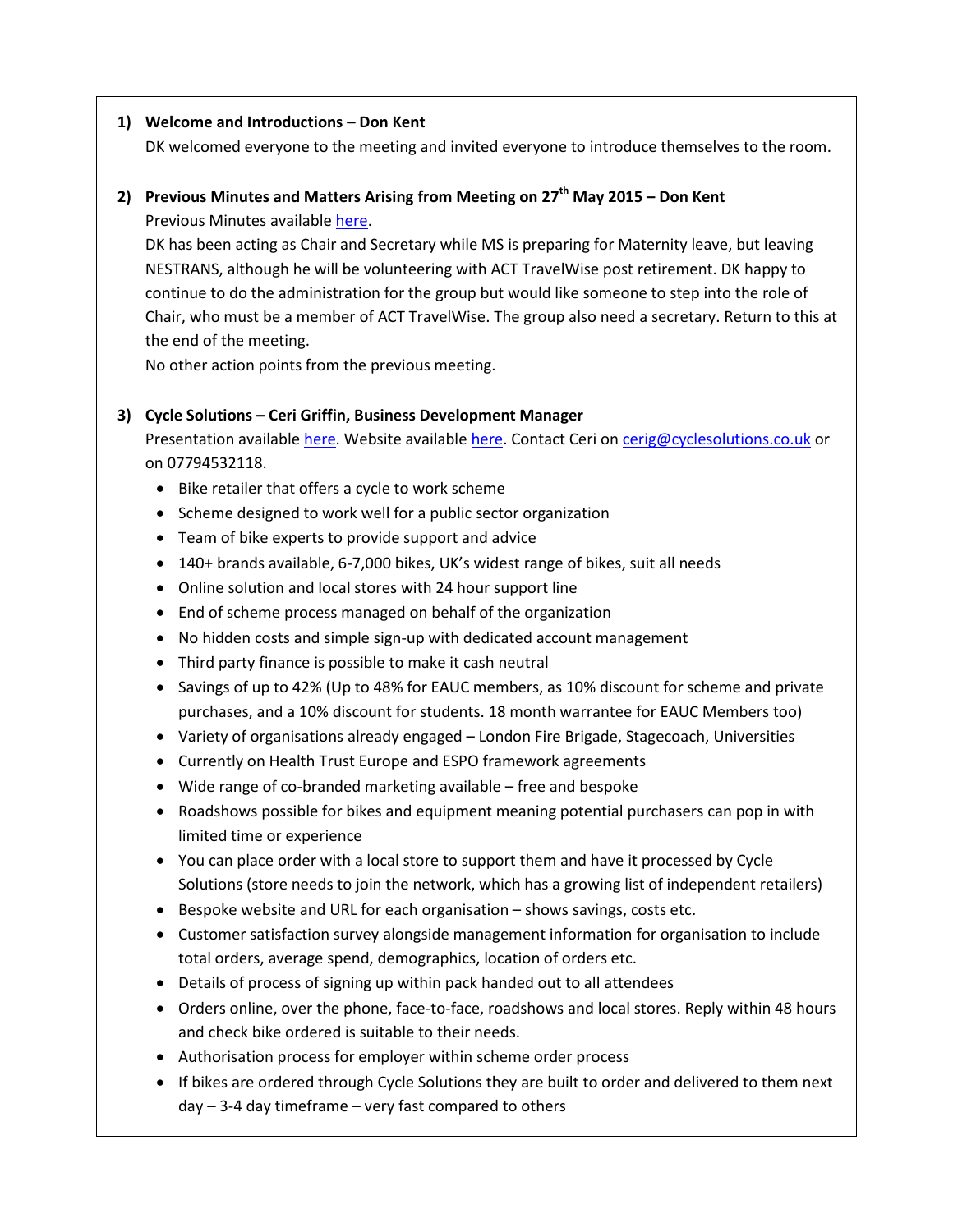- $\bullet$  People pay in arrears get the certificate before paying the bill
- Ride Mapper phone app open to all, allowing users to plan routes, monitor achievements in terms of calories, CO<sup>2</sup> and money. Designed for employers too with collated stats able to be presented on an organisational dashboard. Uses Cycle Streets maps.
- End of scheme similar to Cycle Scheme Cycle Solutions manage the process
- Employer benefits improved employee engagement, money savings, minimal administration, compliant, good management info, Ride Mapper app, dedicated account manager
- Brompton folding bikes not sold by Cycle Solutions but can be sourced from stores
- **Electric bikes available on scheme under the price limit for all bikes of**  $£1,000$
- Student publicity provided flyers at roadshows, website, can provide info for Student Unions

#### **4) Cycling Scotland – Paul Wright**

Website available [here.](http://www.cyclingscotland.org/our-projects/award-schemes/cycle-friendly-campus)

- Cycle Friendly Campus is a new award, recently launched for Colleges and Universities trying to promote cycling as a healthy, sustainable and affordable transport option
- 5 pilot projects (Edinburgh, Dundee, Glasgow Caledonian and Heriot-Watt Universities, and Fife College) at the end of last year to test assumptions on the barriers which exist for colleges and universities and prioritise addressing them.
- Consultation process on the award with a number of meetings
- Taking a baseline assessment of cycling is a fundamental part of the award
- Generally working with facilities staff, but also sometimes sports centres
- Basic information in A5 fold-out handout, with full information on the award within Handbook
- Meet the criteria to earn the Cycle Friendly Campus Award, with exceptional performance awarded Cycle Friendly Campus Award with Distinction
- Covers: Strategy and Governance; Promotion and Communication; Services and Facilities; Monitoring and Evaluation
- Cycling Scotland team come out and meet those signing up, and discuss with them their current provision and plans. Financial support from Cycling Scotland to move things forward.
- Want a coordinated approach to improving cycling provision
- Performance threshold within each of the 4 areas for pass (meet all for pass) and for distinction (meet pass in all and distinction within at least 2)
- Each action is marked out of a set number (mostly 10/20/30), as outlined in Handbook
- Peter Brett Associates supported monitoring and evaluation for pilot projects hopeful that templates and learning from this can support in the future as this is an expense Cycling Scotland cannot meet for all projects. Development fund may be able to support monitoring.
- Looking at correlations between local authority counts and counts on campuses currently
- Award now live, with first self-assessments coming in now hope first few will be awarded by the end of the calendar year
- Goal is to see more people on bikes want 20% of journeys on bikes by 2020
- Awards now for through ages and stages, from schools to tertiary education and employers
- Development fund application form now easier and available online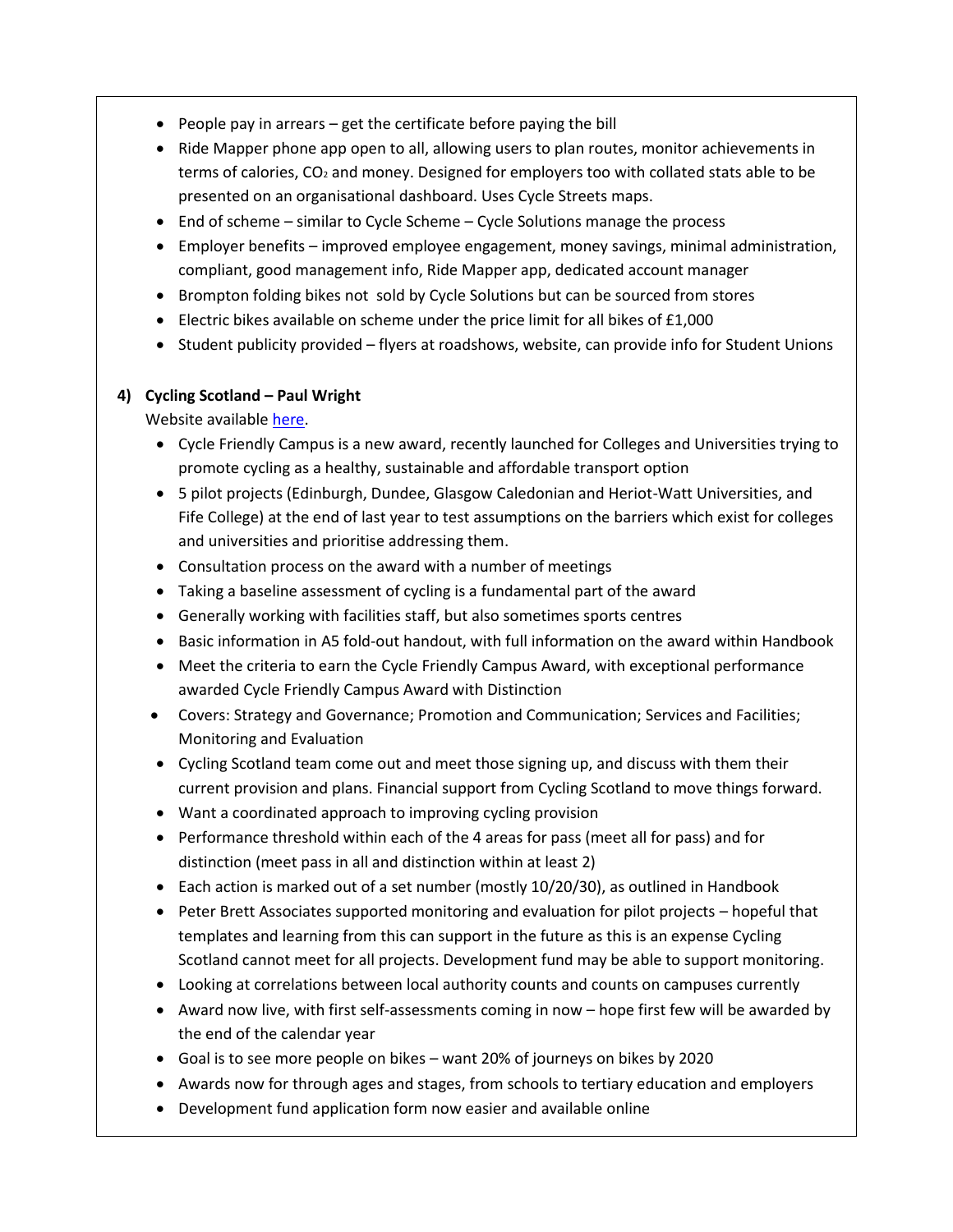Key partners – SUSTRANS, TACTRAN, Transport Scotland and EAUC

### **5) JMP Travel Plan Consultants – Caley McDowall (for Tim Steiner)**

Slides availabl[e here.](http://www.sustainabilityexchange.ac.uk/travel_transport_tsn_and_act_travelwise_meeting)

- JMP do travel plans for local authorities, but more recently also for Universities and Colleges. Have also worked on several large NHS sites.
- Interesting time for travel planning public sector budget pressures with sustainable travel having more priority and exposure at all levels – benefits to health and wellbeing and town centres, and also cost of accessing services including educational campuses
- Divergence between organisations and how they approach travel planning
- Making the case site accessibility, health and wellbeing of students/staff, carbon and CSR targets, relief of car parking pressures, saving money from business travel (some travel plans still weak on this)
- Opportunities for change on travel planning: applying academic expertise and innovation to own operations; 'Smarter Choices, Smarter Places' programme; growing comfort with access rather than ownership; big data to understand when, where and how people travel; social media as a proven and powerful means of communication
- Biggest search engines Google, YouTube, Twitter. Social media important to consider within travel planning – need to keep pace with new technology
- Trend in all industries is for organisations to not own but share Uber with taxis, Airbnb with accommodation – need to allow for this in future planning
- Technology is supporting alternative travel options
- Smarter Choices, Smarter Places colleges and universities can join up with local authorities and access additional funding, but the bid has to be led by councils

#### **6) Community Partnership Assistance for Travel Plans – Don Kent**

- Aberdeen area has a 25 year span of local planning, but travel planning is starting to surface up through companies themselves. Prime Four business park near Aberdeen insist on active travel plans as part of tenancy agreement, and support the businesses to do it. Aker Solutions (ordinary company) developed office block near airport to provide accessories for staff as well as working space, with a good travel plan. Wood Group want to provide a travel planner for the entire industrial estate for 3 years to support travel for the whole industrial estate to improve working conditions – will be helped by Smarter Choices, Smarter Places money. Airport also proactive in their travel plan promotions.
- Strategic Transport Fund worked on by NESTRANS team all developments in Aberdeen City and Shire area have to pay a percentage of the cost of the development into a strategic transport fund, to be allocated into roads, railways, public transport, park and ride etc. Developer now taking it to court which will test the system's robustness.
- Community involvement managed to present at a range of events
- Car Free Day for  $3^{rd}$  year in a row closed streets in Aberdeen now city development team want car access restricted during the day at all times to allow pavement cafes etc.